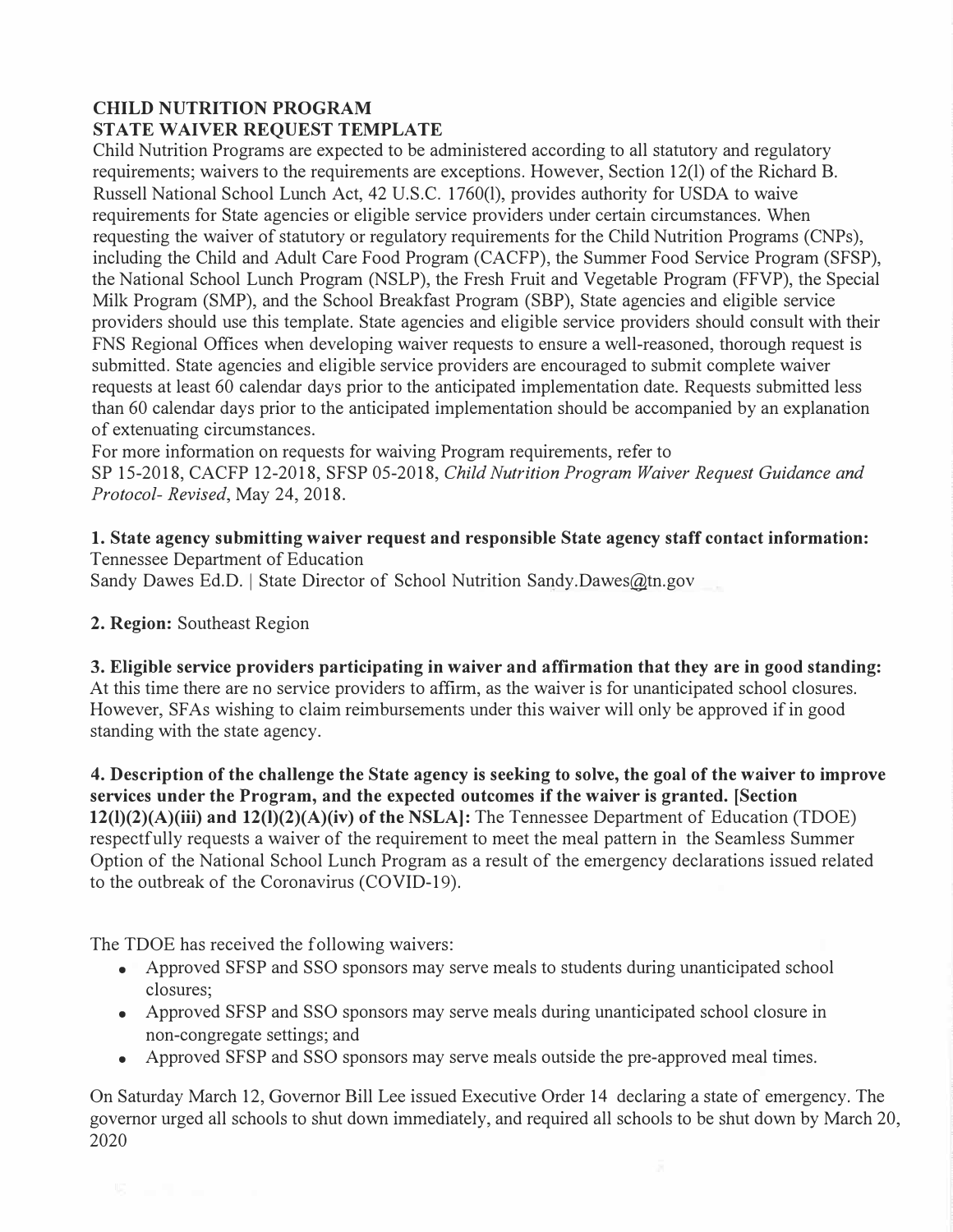Expected outcomes of the wavier:

• Continue to allow SF As to serve meals at school and non-school sites during unanticipated school closures and help ensure children do not experience a lapse in food security.

**5. Specific Program requirements to be waived:** Today, 98 traditional School Food Authorities, have formally requested to operate under the waivers, these numbers keep increasing as we try and respond to the needs. Of these sponsoring entities, nearly half (37) indicate shortages in items required to serve reimbursable meals including milk and grains (bread, rolls, etc.); some entrée items are also no longer available to SFAs and are limiting production of reimbursable meals in some areas of the state. Major distributors have notified some SFAs their orders will not be filled as originally requested given national demand. The State agency is exercising its authority to waive the requirement for milk on a case-by-case basis

**6. Detailed description of alternative procedures and anticipated impact on Program operations, including technology, State systems, and monitoring:** Alternative procedures are already in place and will continue if the waiver is not granted. Meals cannot be currently served at school sites during unanticipated school closures.

7. **Description of any steps the State has taken to address regulatory barriers at the State level. [Section 12(1)(2)(A)(ii) of the NSLA]:** Prior to rescission of this specific waiver, the state had allowed meals to be served at school sites during an unanticipated school closure. The rescission creates regulatory barriers that would otherwise not be in place and cannot be improved without a waiver from USDA.

#### 8. **Anticipated challenges State or eligible service providers may face with the waiver**

**implementation:** As it becomes more difficult (or impossible) for SFAs and sponsoring entities to meet the meal pattern requirements, there is concern these critical service providers may no longer be able to serve reimbursable meals to the State's most vulnerable children and students, because they are unable to claim those meals for reimbursement, thus exacerbating the existing crisis.

For this reason, the TDOE respectfully requests the authority to waive the meal pattern requirements in these programs. We fully intend to communicate with SFAs and sponsoring entities advising them of the priority to serve reimbursable meals when food supplies make such possible. Our intent is to offer the most nutritious meals to children.

Thank you for your consideration of our needs and your genuine commitment to help us overcome any barriers that prevent the service of meals to the state's most vulnerable population

9. Description of how the waiver will not increase the overall cost of the Program to the Federal **G**overnment. If there are anticipated increases, confirm that the costs will be paid from nonFederal funds. **[**Section 12(l)(l)(A)(iii) of the NSLA**]**: The waiver will not result in increased program costs. The waiver may avoid additional costs in travel expenses by allowing meals to be served at school sites, where prepared, if the school site is accessible during an unanticipated school closure.